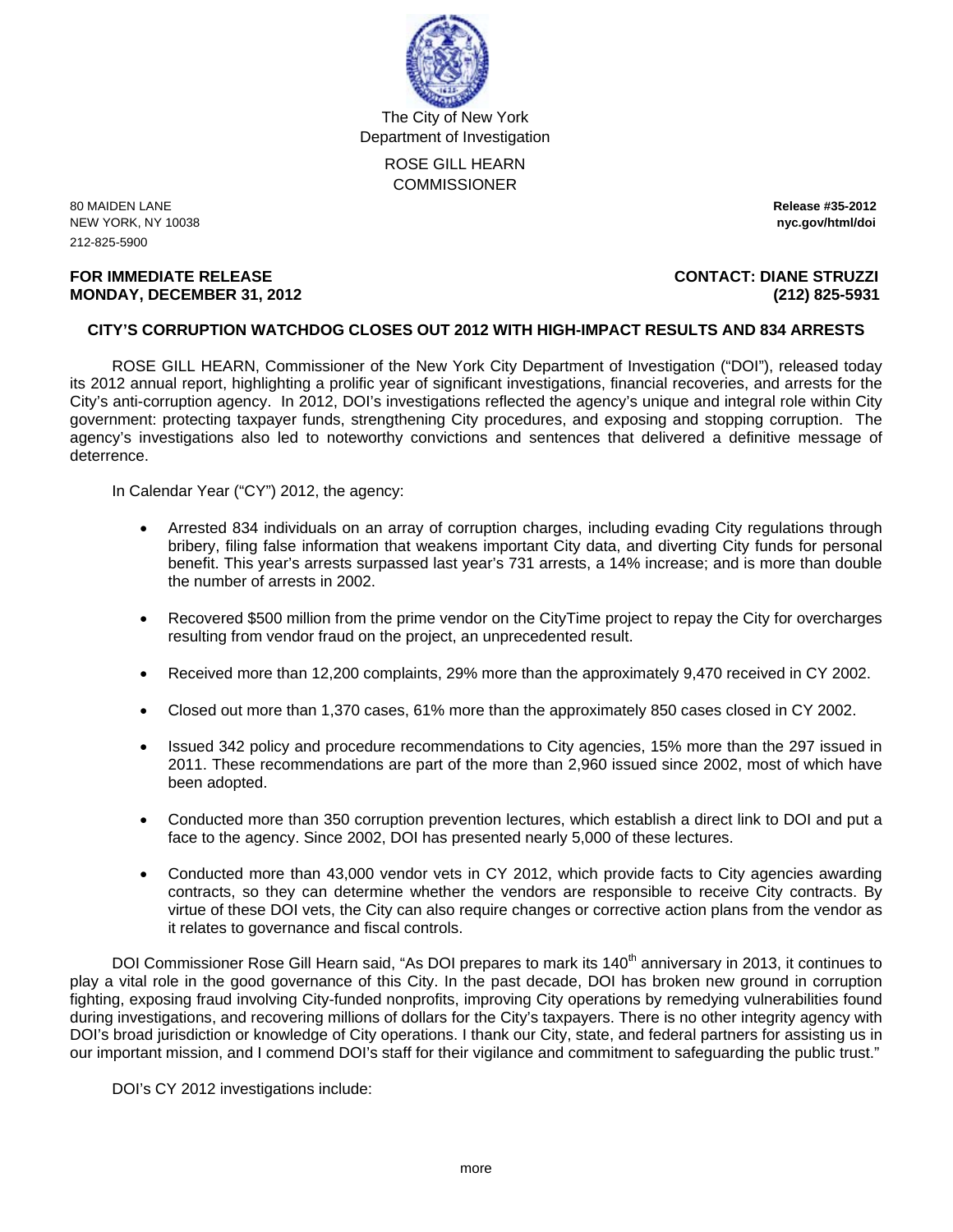# • **Providing Integrity Support to Rapid Repairs Program in the Wake of Hurricane Sandy**

DOI is actively monitoring the City's Rapid Repairs Program, an innovative effort to restore power, heat, and hot water to damaged residences. DOI helped the City protect the program's integrity by vetting the credentials of the licensed professionals involved, conducting emergency reviews of the six prime vendors and dozens of subcontractors, and choosing integrity monitors – who report to DOI -- to oversee the contractors' work and prevent fraud, waste, and abuse. In addition, DOI published a hot line specifically for fraud complaints involving City-related Hurricane Sandy recovery efforts.

# • **Driving Home a Message of Deterrence**

A DOI investigation conducted jointly with the Bronx District Attorney's Office into misconduct on the part of former NYPD Commissioner Bernard Kerik ended this month with the conviction of Peter DiTommaso. DiTommaso was convicted on First Degree Perjury charges for lying to the grand jury investigating Kerik regarding whether DiTommaso's company, Interstate, or a subsidiary, improperly paid for substantial renovations to Kerik's home. The jury's verdict, which concludes a lengthy investigation into failed efforts to conceal Mr. Kerik's corrupt behavior, reflects DOI's continuing commitment to pursue corruption wherever it exists in, or affects, City government.

## • **Stopping the Illicit Trade of Construction Safety Cards**

DOI investigators conducted undercover investigations, and a two-week sweep of construction sites, which resulted in the confiscation of more than 70 fraudulent safety cards and more than 40 arrests. The joint sweep was conducted with the City Department of Buildings ("DOB") and led to partial and full stop work orders issued at more than a dozen sites for a variety of violations.

# • **Identifying Corruption Gaps and Finding Solutions**

Among recommendations adopted by City agencies as a result of DOI investigations were:

- $\triangleright$  To minimize the risk of restaurants' obtaining and using fraudulent letter grade cards, the City Health Department adopted DOI's recommendations to conduct regular reconciliation of these cards assigned to their employees; formalize the process of destroying outdated restaurant letter grade cards; and closely monitor restaurants to ensure correct letter grade cards are posted.
- $\triangleright$  DOI recommended the City Department of Transportation ("DOT") enforce more stringent controls of Muni Meter parking receipts after DOI stopped the sale of a roll of Muni Meter parking receipts on Ebay and Craigslist. DOT established a monitoring protocol, in which supervisors account for the rolls of receipts at the beginning and end of each shift.
- ¾ After DOI identified accounting and managerial weaknesses at two City-funded nonprofit vendors, the City Departments for the Aging and Homeless Services adopted DOI's recommendations to require the nonprofits to tighten fiscal controls, including for the use of corporate credit cards, and to hold and document regular corporate board meetings.
- $\triangleright$  DOI advised the City Sanitation Department to strengthen controls over the creation and issuance of Sanitation police identification cards.
- ¾ DOI's review of the practices of City Parks Enforcement Patrol officers resulted in the arrest of a PEP officer charged with stealing cash from a wallet turned over to him as lost property in an integrity test and several recommendations adopted by the City Department of Parks and Recreation ("DPR"), to secure lost property, train PEP officers on lost property procedures, discipline employees for noncompliance, and inform park patrons of the process for claiming lost property.

### • **Exposing Fraudulent Filings that Undermine City Operations**

DOI has focused on uncovering and stopping false information from penetrating City records, since it weakens the City's ability to render informed decisions, many which affect the public's safety. To that end, in 2012, DOI investigators:

- $\triangleright$  Shut down a forgery operation and arrested the creator of bogus government-issued documents that included fake City Fire Department Certificates of Fitness and state drivers' licenses. The creator of the cards was arrested and charged.
- $\triangleright$  Worked with the City Health Department to uncover an unlicensed day care operator who impersonated a licensee after her own license was revoked when two children in her care were injured. The accused impersonator was arrested and her fraudulent day care program was closed.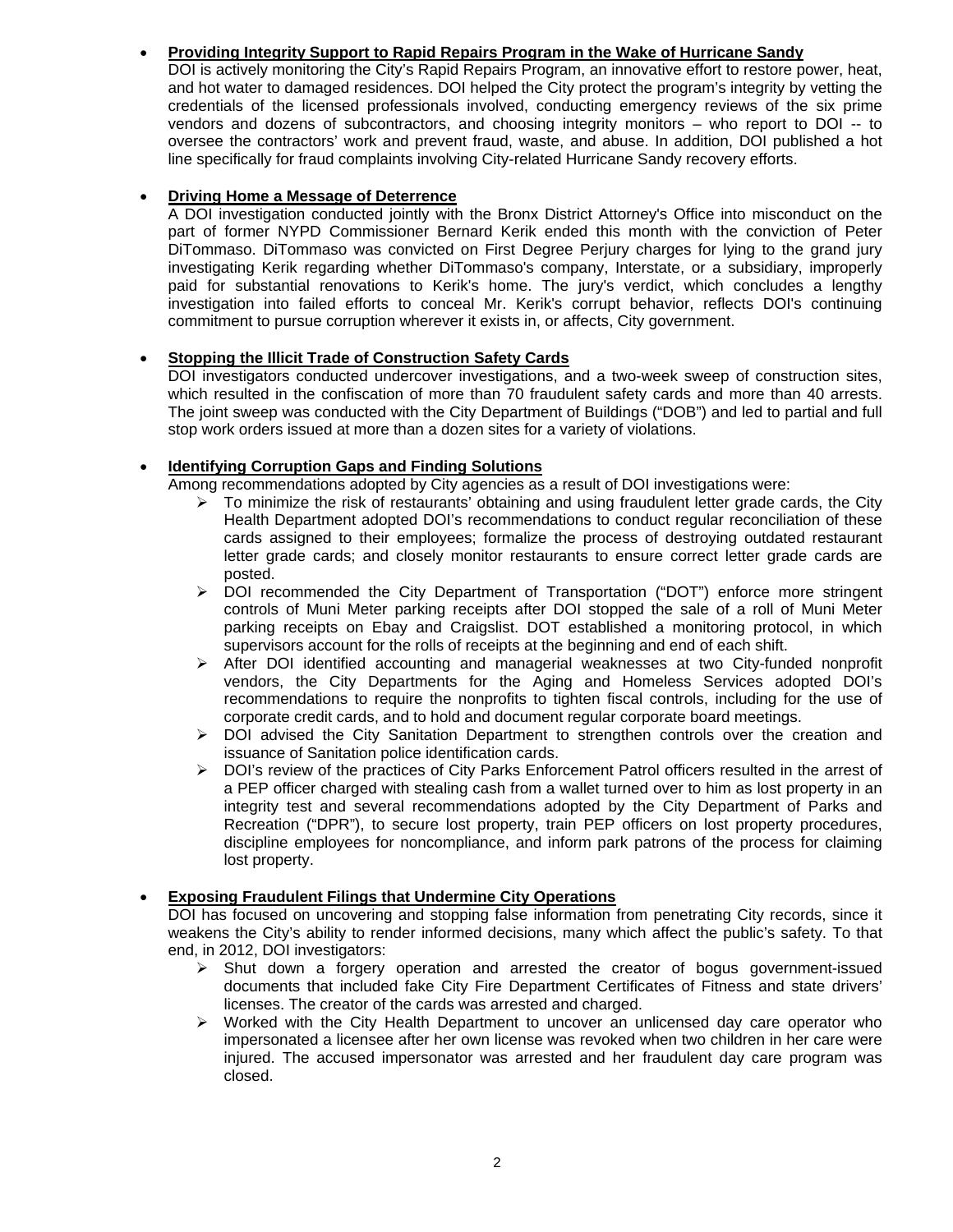- $\triangleright$  Arrested eight individuals who submitted false social security numbers and other personal information to obtain licenses illegally from the City and avoid paying substantial fines.
- $\triangleright$  Conducted investigations that led to the arrests of three former Child Protective Specialists with the City Administration for Children's Services ("ACS") who were charged with filing false reports in connection with child welfare investigations.

## • **Shutting Down Bribery Schemes that Undermine City Operations**

DOI has remained vigilant in this area of concern, arresting not only the City employee who accepts a bribe, but the individual who offers it to evade City rules. In 2012, DOI's bribery cases included:

- $\triangleright$  A former project manager for DPR convicted of accepting bribes in a bid-rigging scheme for a Bronx playground contract. The defendant's sentence included jail time and a \$30,000 forfeiture order.
- $\triangleright$  A Correction Officer charged with receiving \$1,200 in bribes to smuggle illegal drugs and purported drugs into a Rikers Island jail. In a separate case, a former Correction Officer was sentenced to six months in jail for receiving bribes to allow contraband into a Correction facility and other job-related offenses.
- $\triangleright$  Undercover operations that led to more than a dozen arrests of individuals who attempted to corrupt City officials through bribes in unsuccessful efforts to evade buildings, health, and other City regulations.

# • **Curtailing Housing Fraud**

A core initiative at DOI has been to protect limited public housing dollars and preserve public housing apartments for eligible tenants. This sustained effort has led to nearly 700 housing fraud arrests associated with approximately \$15 million in theft of government funds since 2002. In CY 2012, DOI's housing fraud cases included:

- $\triangleright$  Three cases in which former Section 8 participants received between two and six months in jail for concealing income and, in one case, ownership of the Section 8 apartment where the defendant resided. In these three cases, DOI's investigations stopped ongoing crimes after the New York City Housing Authority ("NYCHA") was defrauded of more than \$150,000.
- $\triangleright$  A Section 8 participant who was charged with collecting simultaneous subsidies from NYCHA and the United States Department of Housing and Urban Development for nearly four years, defrauding the City and federal housing agencies of nearly \$137,000.
- $\triangleright$  An individual who pleaded guilty to stealing public housing funds by posing as the tenant of record and illegally subletting a NYCHA apartment in Manhattan, which he advertised on Craigslist.
- ¾ Former Correction Department Chaplain Leib Glanz and his brother Menashe Glanz who pleaded guilty in federal court to participating in a scheme to fraudulently obtain nearly \$223,000 in federal housing subsidies administered through two City housing agencies.
- $\triangleright$  DOI arrested the former treasurer of a tenants' association ("TA") of a City-owned building in Upper Manhattan charged with stealing more than \$50,000 that she falsely claimed to have used for her building's expenses. DOI investigated after the City's Department of Housing Preservation and Development ("HPD") reported a theft from the TA's bank account within HPD's Tenant Interim Lease ("TIL") program. DOI's interviews and examination of bank records revealed that the defendant stole the TA's money by writing checks to herself and using an ATM card, while filing false financial reports with HPD stating the money had been paid to others for building expenses such as tenant relocations and legal and management fees, according to the criminal complaint.

### • **High-Impact Results on DOI Investigations**

DOI investigations led to a series of dispositions that delivered powerful messages of deterrence including:

- ¾ The jury conviction of City Councilman Larry Seabrook on wire fraud, mail fraud and conspiracy charges for fraudulently steering more than \$1 million in City Council discretionary funds to nonprofits he controlled that employed his friends and family.
- ¾ The two-year prison sentence for former New York State Senator and City Council member Hiram Monserrate for mail fraud and conspiracy relating to the misuse of more than \$100,000 in City Council discretionary funds that went to finance his failed state Senate campaign.
- ¾ The 30-month prison sentence for City Fire Department Supervising inspector Carlos Montoya on a federal bribery charge for his role in a massive scheme to defraud a City-administered